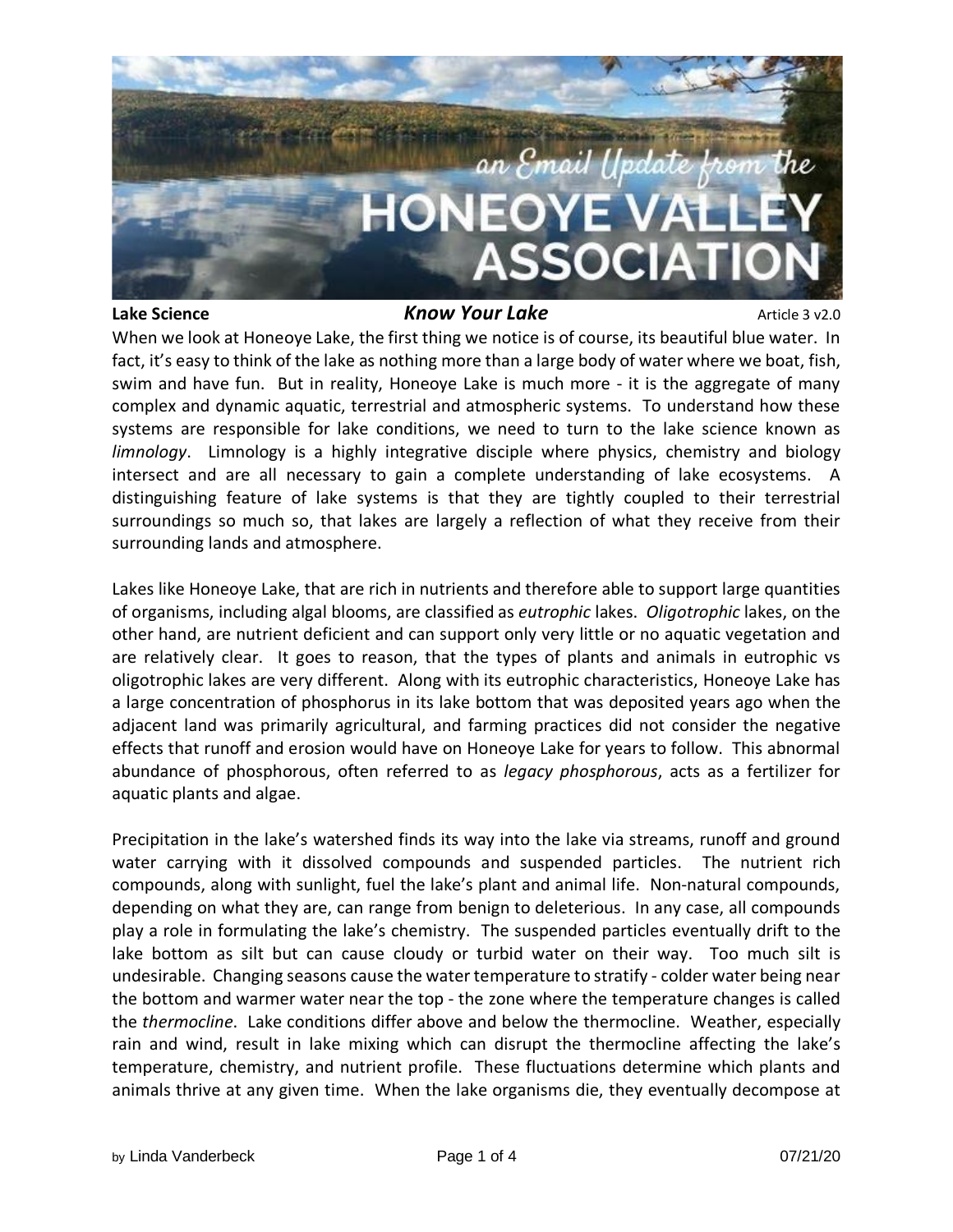

## **Lake Science** *Know Your Lake Article 3 v2.0*

the lake bottom contributing to the nutrient load and water chemistry. The fact is, that a variation in any of these factors - precipitation, watershed land use, compounds, sunlight, seasons, weather, plants and animals - govern lake conditions, and is why lake conditions vary from year to year and from month to month.

There are a myriad of limnological processes that could be expanded upon. However, algal blooms is a lake dynamics of major concern to the Honeoye Lake community that warrant further discussion. Three major algal varieties dominate most New York State lakes: diatoms, green algae, and blue-green algae. All three live in Honeoye Lake however, we're going to focus on blue-green algae because it is the type of algae that plagues Honeoye Lake with algal blooms. These blooms are often referred to as *HABs* (harmful algal blooms) because of toxins that these algae sometime release.

Although they contain chlorophyll, blue-green algae are more correctly identified as bacteria and is why they are called *Cyanobacteria*. They are microscopic life forms that live in the water column of nearly every body of water on earth. Blue-green algae have the ability to extract needed nitrogen from the atmosphere therefore, the phosphorous levels in the lake is the controlling factor for their growth. Blue-green algae thrive as phosphorus levels increase in the water. Phosphorous levels increase in Honeoye Lake when certain conditions cause the legacy phosphorous at the bottom of the lake to be released into the upper lake levels where the bluegreen algae live. Colder water in the lower levels of the lake hold phosphorous containing compoundsin these deep waters. Summertemperatures create a state of *anoxia* (lack of oxygen) in the depths when bacteria deplete the dissolved oxygen while breaking down organic matter. Without oxygen, the phosphorous is chemically released from the compounds. If during this time, we experience a storm with winds 20 mph or higher, the lake mixes; phosphorous rich water from the bottom is churned up to the upper levels; sunlight shines in; and Honeoye Lake is perfect for an algal bloom.

In 2017, New York state launched an aggressive effort to protect state waters with the Clean Water Infrastructure Act to reduce the frequency of HABs. Under this initiative, the state's Water Quality Rapid Response Team focused strategic planning efforts on 12 priority lakes across New York, Honeoye Lake being one of them, that have experienced or are vulnerable to HABs. With input from national and local experts, the Water Quality Rapid Response Team identified several priority actions for Honeoye Lake. Although grants have been awarded towards these actions,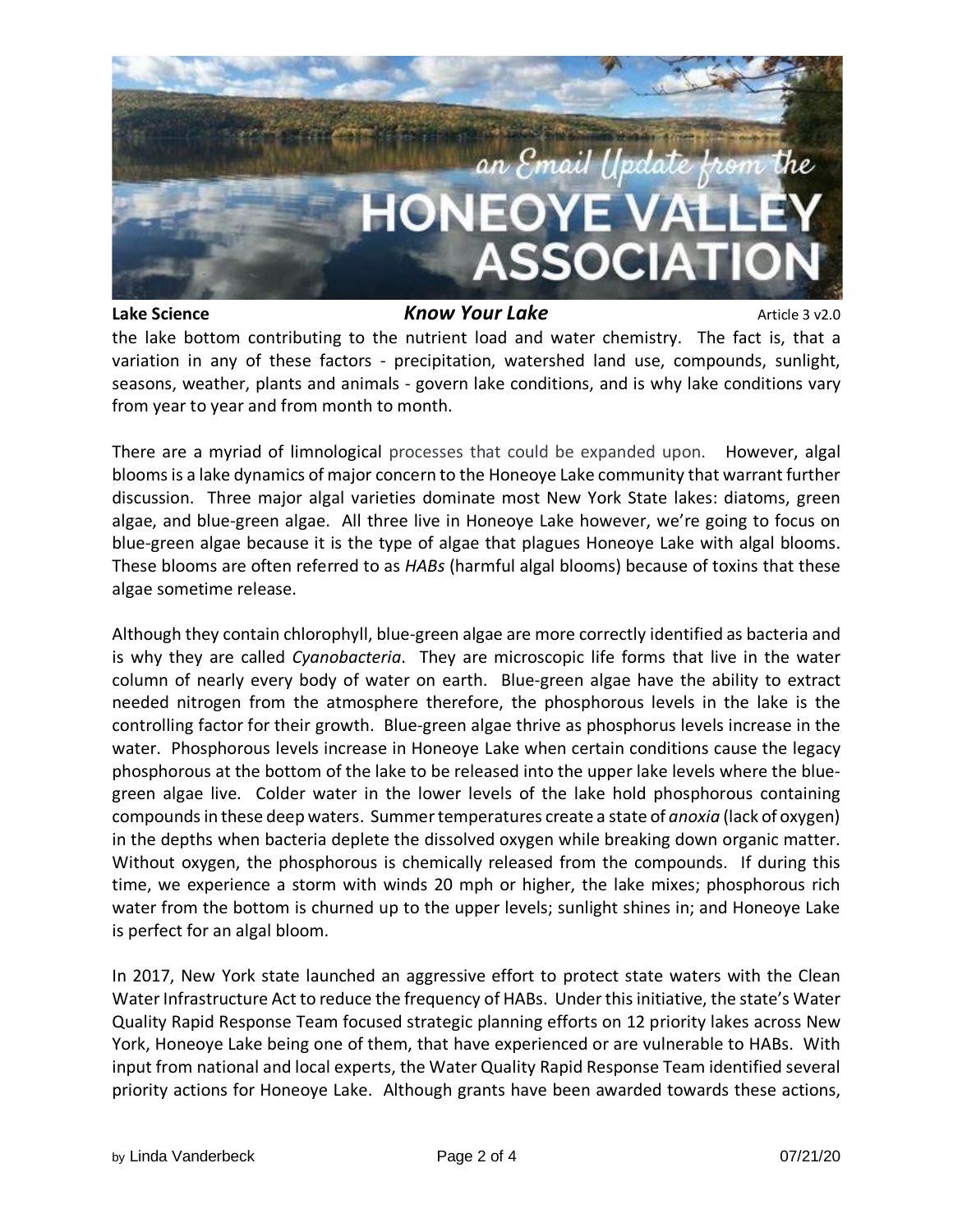

# **Lake Science** *Know Your Lake Article 3 v2.0*

the state of New York has yet to allocate funds largely due to Covid-19 affects on the state budget. The state of New York is testing the effectiveness of alum treatment and plan to release their position on this option no earlier than the later part of 2021. Although it is encouraging that HABs in Honeoye Lake have the attention of the state, it is unfortunate that state funded actions will not be seen in the near future. In the meantime, each of us can take action to minimize HABs by avoiding impervious surfaces on our property, not using fertilizers with phosphorous, minimizing runoff, and correcting faulty septic systems or better yet, connecting to municipal sewer systems.

We welcome your feedback at the email address below and encourage you to exchange viewpoints with your neighbors, family and friends. HVA has been, and will continue to be, an active partner in the future of the Honeoye Lake watershed and is committed to communicating accurate information that leads to informed opinions regarding lake management recommendations.

Watch for more articles in the coming weeks and get to Know Your Lake!

• Want a deeper understanding of basic limnology? See: [https://www.dec.ny.gov/docs/water\\_pdf/dietlakech1.pdf](https://www.dec.ny.gov/docs/water_pdf/dietlakech1.pdf)

and [https://www.nature.com/scitable/knowledge/library/ponds-and-lakes-a-journey-through](https://www.nature.com/scitable/knowledge/library/ponds-and-lakes-a-journey-through-the-25982495/)[the-25982495/](https://www.nature.com/scitable/knowledge/library/ponds-and-lakes-a-journey-through-the-25982495/)

Also, check out the article *Limnology – The Basics* in this magazine: [https://z0ku333mvy924cayk1kta4r1-wpengine.netdna-ssl.com/wp](https://z0ku333mvy924cayk1kta4r1-wpengine.netdna-ssl.com/wp-content/uploads/2020/07/40-2Full.pdf)[content/uploads/2020/07/40-2Full.pdf](https://z0ku333mvy924cayk1kta4r1-wpengine.netdna-ssl.com/wp-content/uploads/2020/07/40-2Full.pdf)

• To learn about the state of New York's *Harmful Algae Blooms Action Plan Honeoye Lake* go here:

[https://fd57d705-f86c-4662-90ab-](https://fd57d705-f86c-4662-90ab-7627c560e9d2.filesusr.com/ugd/e6fc30_7ba726f0386c41c5ad5f410a6d31b884.pdf)[7627c560e9d2.filesusr.com/ugd/e6fc30\\_7ba726f0386c41c5ad5f410a6d31b884.pdf](https://fd57d705-f86c-4662-90ab-7627c560e9d2.filesusr.com/ugd/e6fc30_7ba726f0386c41c5ad5f410a6d31b884.pdf)

• Monitor HABs in New York State at DEC's website: [https://www.arcgis.com/apps/webappviewer/index.html?id=ae91142c812a4ab997ba739ed97](https://www.arcgis.com/apps/webappviewer/index.html?id=ae91142c812a4ab997ba739ed9723e6e) [23e6e](https://www.arcgis.com/apps/webappviewer/index.html?id=ae91142c812a4ab997ba739ed9723e6e)